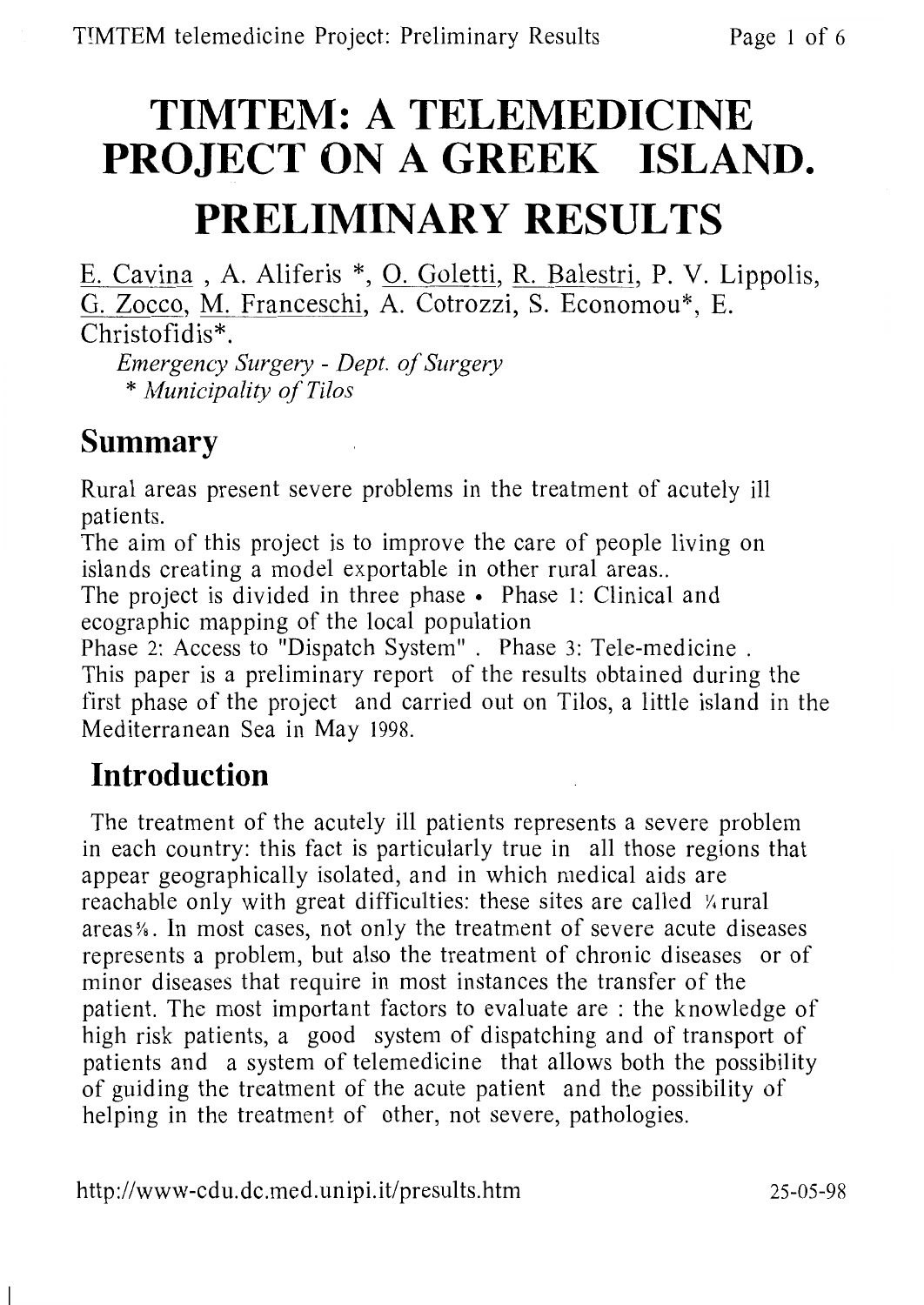The aim of this work is to improve the care of people living on islands and islands, creating a model exportable to other rural areas.. The project, applied to the island of Tilos (Greece), is divided in three phases . Phase 1: clinical and ecographic mapping of the local population; Phase 2: Access to "Dispatch System"; Phase 3: Tele-medicine .

Phase 1: .Characteristics and responsibilities of "Tim-Tem" partners . Procedures for the transmission and recording of data. Filing of clinical data .Organisational "pre-phase", .Qperative phase: Screening of the population (clinical, sonographic, cardiologic). .Training of the medical personnel on the island. Transmission of data via fax, email, Internet, Teleconsultation (preliminary phase). Deadline June l99g Phase 2: "Dispatch System" : implementation of a dispatch center and a dispatch system in collaboration with the hospital of the country,., The System is already available and applicable by using multiple files on a computerised programme (modulated answer/question system). Dealing with emergencies, also directs us to the most appropriate medical treatment, (giving us the best timing for it)  $\cdot$  It can be employed by para-medical personnel as well. Training is necessary. It allows us to avoid high costs and over-use of helicopters . In this phase the implementation of an operative plan for Disaster First Aid is provided.

.Deadline is December 1998

Phase 3: Operative Tele-medicine

Areas of application depending on the needs really observed and on the means available on the island. The most difficult factor is represented by the training of the personnel of the island. Up to now the only Hardwares available on the island have been the computers of our group. In an early phase the definitive organization of a system of teleconsult with transmission of data and fixed image is provided: in a later phase the transmission of images in real time, also from the field in case of trauma, is provided. Dead line December 1999.

This paper is a preliminary report of the results obtained during the first phase of the project and carried out on Tilos island  $\frac{1}{2}$ Dodecannese Greek.

#### Material and Methods

. The island of Tilos (Greece) has been chosen as the operative site of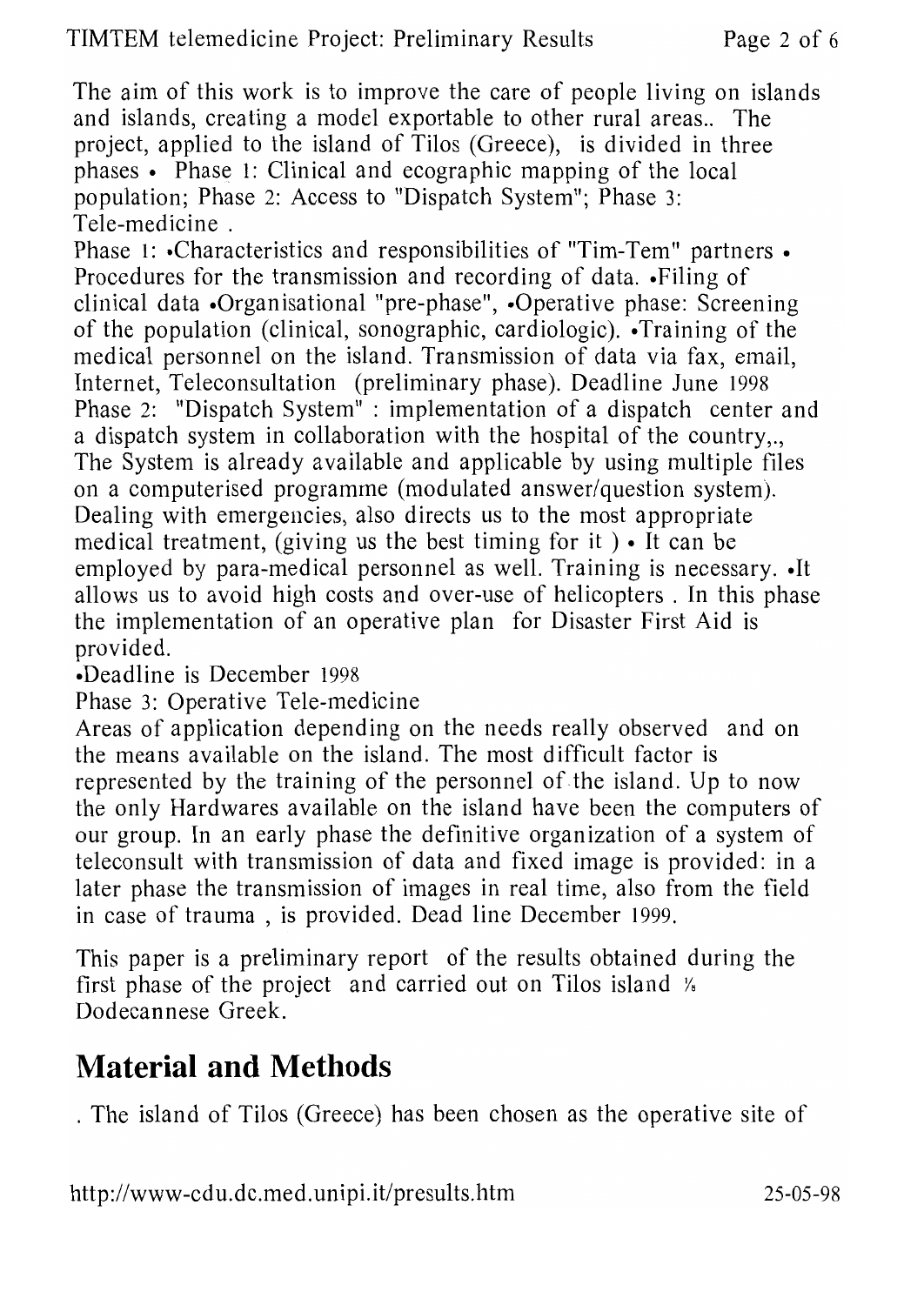the "Tim-Tem" project. The local authorities take part in it under the guidance of the only medical doctor available on the island. The University of Pisa % Italy (Dept. of Surgery, Post-graduate School of Emergency Surgery) represents the scientific and organisational site of the priject.

Tilos is a rocky Mediterranean island (Dodecanneso) with a surface of 64 Km2. It has two main villages, Megalochorio and Livadia (Harbour), which are 7 Km apart from each one another; both villages host military garrisons (with about 50 soldiers). From Livadia Harbour ferry boats sail regularly to Rodos (hospital centre; covering distance in 4h), Nissiros, Cos (hospital centre), Athens (high-quality medical specialities). In summer time the island also offers connections via hydrofoils. The bay of S. Antonio has a little harbour, which offers quick connections to the island of Cos.

Tilos has its own heliport, which is open night and day. Mean flight times are: 20 min. to Rodos; 20 min. to Cos, 90 min. to Athens.

The island has about 250-300 inhabitants, and in tourist seasons the number amounts to 1000 (with peaks of 2000 tourists in the period of July-August). The island physician and a nurse are responsible for the only medical aid on the island - that of Megalochorio and Livadia  $\frac{1}{8}$ and they also provide to drug distribution. Currently, the great majority of emergencies are treated either in Rodos Hospital or in Athens Hospital.

In the period of October-December 1997 and during the first months of 1998 a campaign has been held in Tilos in order to encourage the poputation to cooperate to the collection of clinical data. This information campaign has been carried out by the authorities of the island, who explained to the inhabitants the possible advantages of their collaboration to the project.

In April % May 1998, during a three weeks period four physicians from the Department of Surgery of Pisa University visited Tilos implementing the Phase 1 of the project.

The screening of the population included : collection of anagraphical data, clinical history, physical examination, blood pressure evaluation, ECG, neck, breast and abdomen sonography, and if necessary, doppler and color doppler sonography.

ECG was performed with Cardiovox Device (Cardiovox P12 Aerotel LTD, Israel.) : this is a portable device that allows a twelve derivations ECG. Recorded ECG were immediately transmitted bv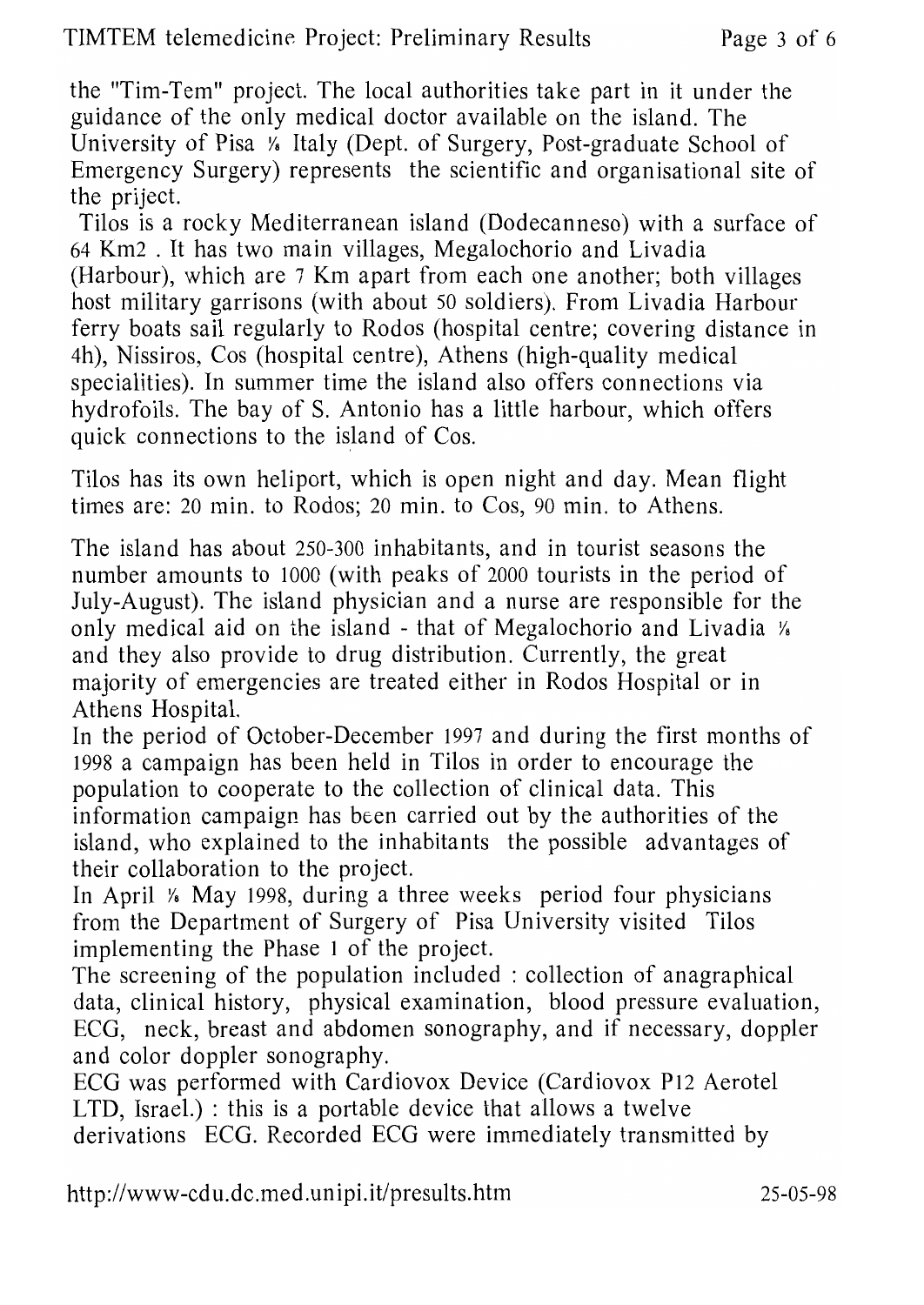phone to the remote Centre (Centro Diagnostico Italiano  $\frac{1}{2}$  Milano -Italy) where a cardiologist furnished an immediate report by phone. sending by Fax the printed ECG.

Sonography was performed using one fixed and one portable sonographic device, Fixed device was an echo color doppler (AU3 partner, Esaote Biomedica, Genua, Italy) with cardiologic software and the availability of three probes  $(3.5 \text{ MHz})$  % Convex, 7.5-10 MHz % linear, 7.5 MHz transrectal) The portable device (SSD 500 Aloka) was equipped with a 3.5 MHz convex and a 7.5 MHz linear probe. In case of doubt in the interpretation the images, stored with the software present on the sonographic devices, were send by email, using sharewere softwares, to a senior sonographer in Pisa.

A11 inhabitans data and the most relevant images have been inserted in a computerised database to be employed in case the resident gets involved in a serious emergency case.

We started a basic computer training of medical and paramendical personnel; we started also a basic training of the physician on the use of sonographic devices.

Teleconsult, when needed, was performed with the remote centre (University of Pisa and CDI Milano) using phone, fax,

videoconference, internet and email to transmit the images: the remote center is able to perform consult for all specialties (Medicine, Surgery, Radiology, Cardiology, Dermatology, etc $\bullet$ ). Dermatological and radiological images were capture and inserted on line using a digital camera.

The main limits to the transmission of data and of the images were represented by the absence on the island of ISDN phone line.

# Preliminarv Results

268 (  $96\%$  ) out of the 280 inhabitants living in this period in the island were enrolled in the study: There were 129 men and 139 women with age ranging from 3 to 88 years. age ranging from 3 to 88 years.

The data collected are actually being evaluated in detail. Some preliminary results can be reported:

clinical and cardiologic screening showed 4 out of 268 persons with high risk cardiologic pathologies:

sonographic screening detected 2 aneurysms of the abdominal aorta with surgical diameter (more than 5 cm): moreover 2 suspicion cancer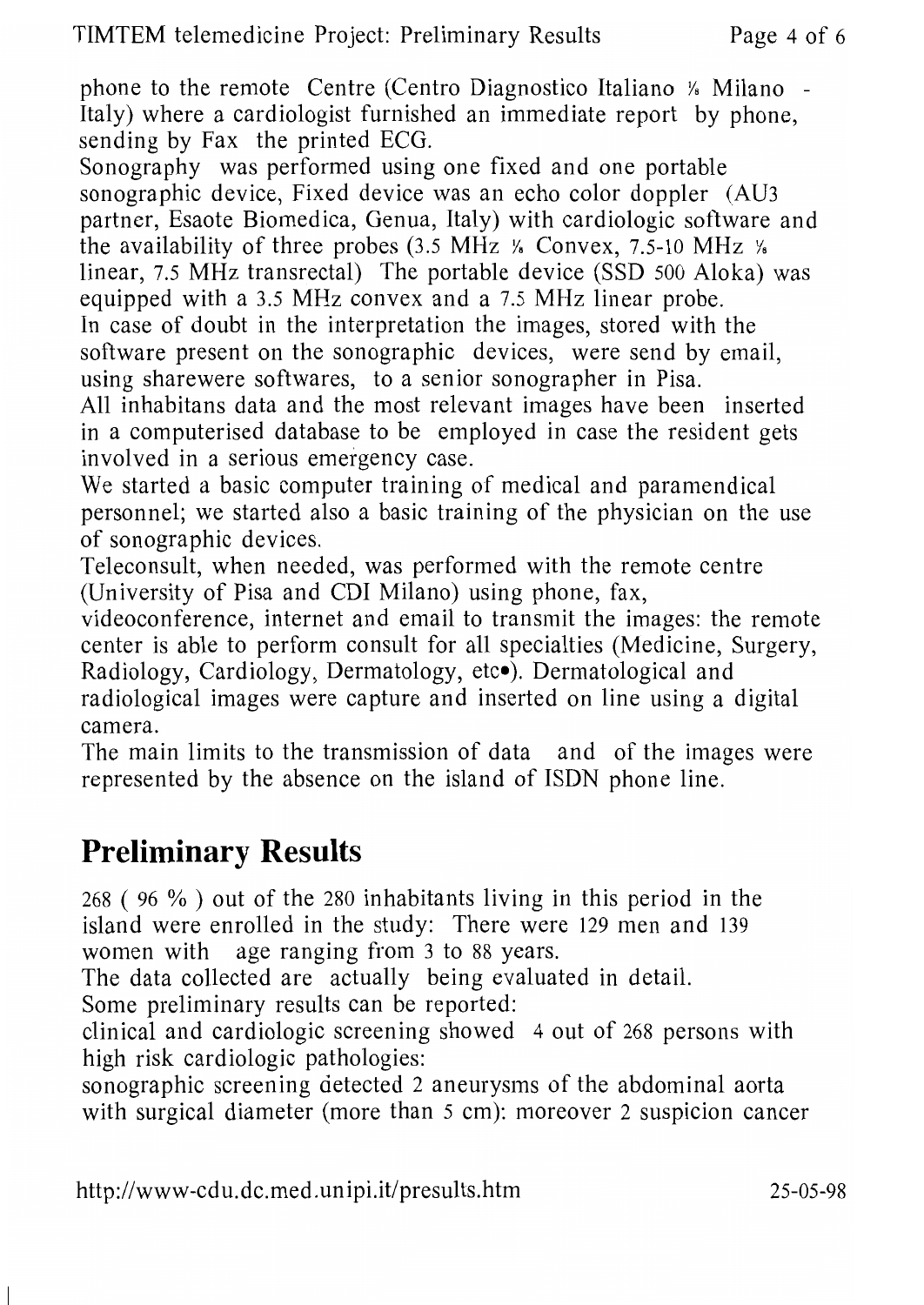previously undetected, alot of renal stones and of biliarv tree stones were detected.

A complete evaluation of the results will be performed within few months when all patients with pathological results have concluded all the diagnostic program.

In 5 cases a teleconsult with submission of sonographic or dermatologic images was performed: the mean time to obtain the transmission of the images by email was 3 minutes: the remote consultant considered the images of a quality good enough to obtain a diagnosis.

The mean time to transmit ECG and to obtain the response of the specialist was 2 minutes.

#### **Discussion**

The preliminary evaluation of the results obtained in phase I of TIM-TEM project allows some considerations. First the participation and the collaboration obtained from the authorities of the island both in the preliminary phase and during the collection of the data must be considered. Particularly important was the collaboration of medical and paramedical personnel of the island, able to speack english, for the collection of the data of the patients. The high rate of participation to the study of the island's inhabitants (more than 95 %) is undoubtefully superior to than expected . All inhabitants are perfectly conscious of their isolation and mindful of previous, tragic experiences in case of acute disease frequently observed on the island. An other element to be considered is the fact that to perform a medical examination (specialist consult, radiological examination, blood sample, etc..) the population needs at least three days for the transfer from Tilos to the main island (Rodi) with relative expenses. From a sanitary point of view,  $2\%$  of population showed pathologies at high risk of acute, severe complications (aortic aneurysm, cardiac diseases) and more thand 25 % of population showed minor pathologies (renal stones, biliary tree stones, etcc $\bullet$ ): patients with severe disease were immediately send to the the regional hospital to obtaine an adequate care.

The main limits observed in this phase excluding the limited technology provided were represented by the very low level of technological equipment present on the island where it is not present ISDN phone line and were there are not available until now hardware